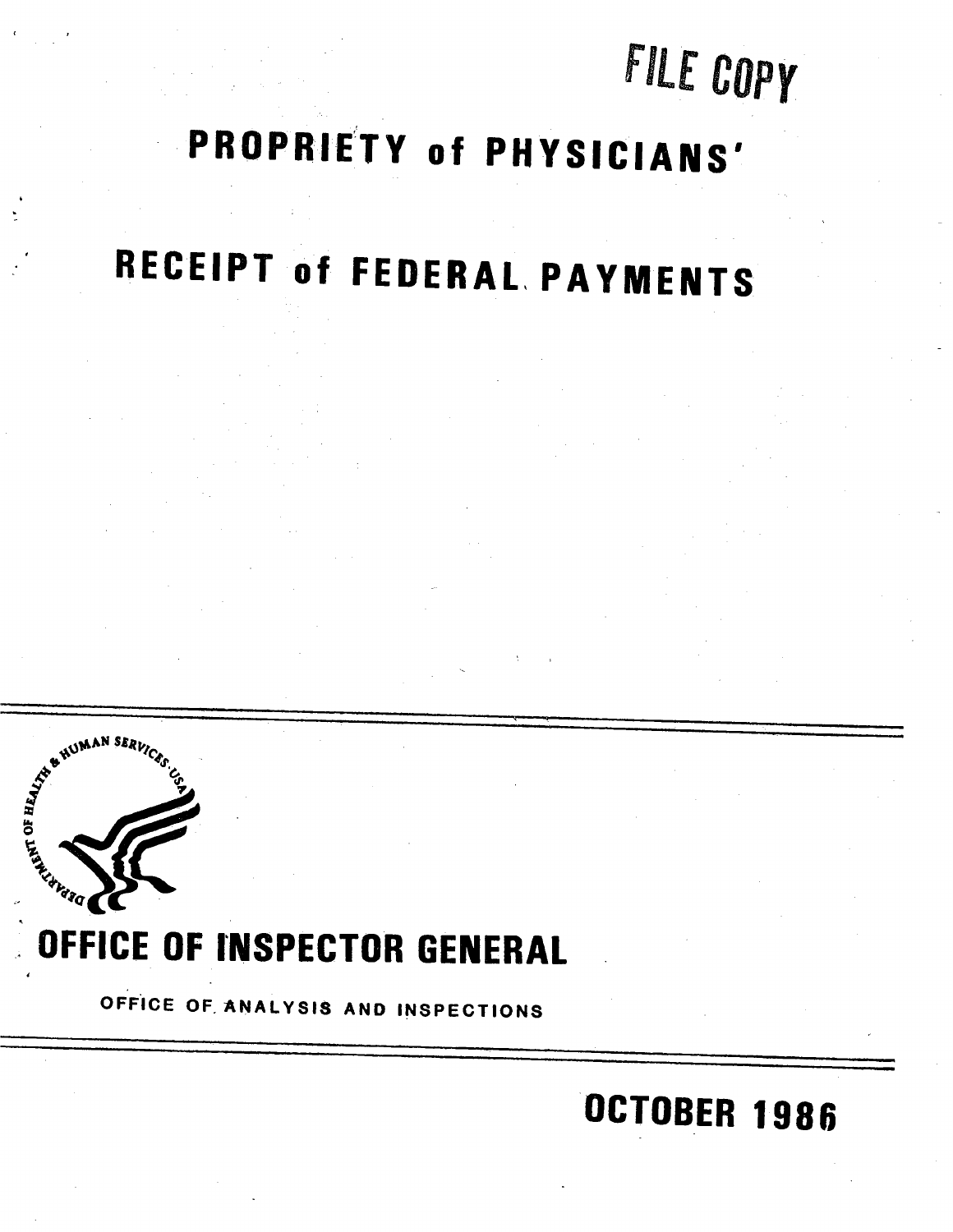### Office of the Inspector General

The mission of the Office of the Inspector General (OIG) is to promote the efficiency, effectiveness and integrity of programs<br>in the United States Department of Health and Human Services<br>(HHS). It does this by developing methods to detect and prevent fraud, waste and abuse. Created by statute in 1976, the Inspector General keeps both the Secretary and the Congress fully and currently informed about programs or management problems and recommends corrective action. The OIG performs its mission by conducting audits, investigations and inspections with approximately 1,200 staff strategically located around the country.

### Office of Analysis and Inspections

This report is produced by the Office of Analysis and Inspections (OAI), one of the three major offices within the OIG. The other<br>two are the Office of Audit and the Office of Investigations.<br>OAI conducts inspections which are typically, short-term studies designed to determine program effectiveness, efficiency and vulnerability to fraud or abuse.

#### This Report

Entitled "Propriety of Physicians' Receipt of Federal Payments,"<br>this study was conducted to determine whether the Social Security administrative structure and Social Security benefits were vulnerable to abuse by certain problem physicians.

The report was prepared by the Regional Inspector General, Office of Analysis and Inspections, Region VI and the Office of Analysis and Inspections Social Security Branch.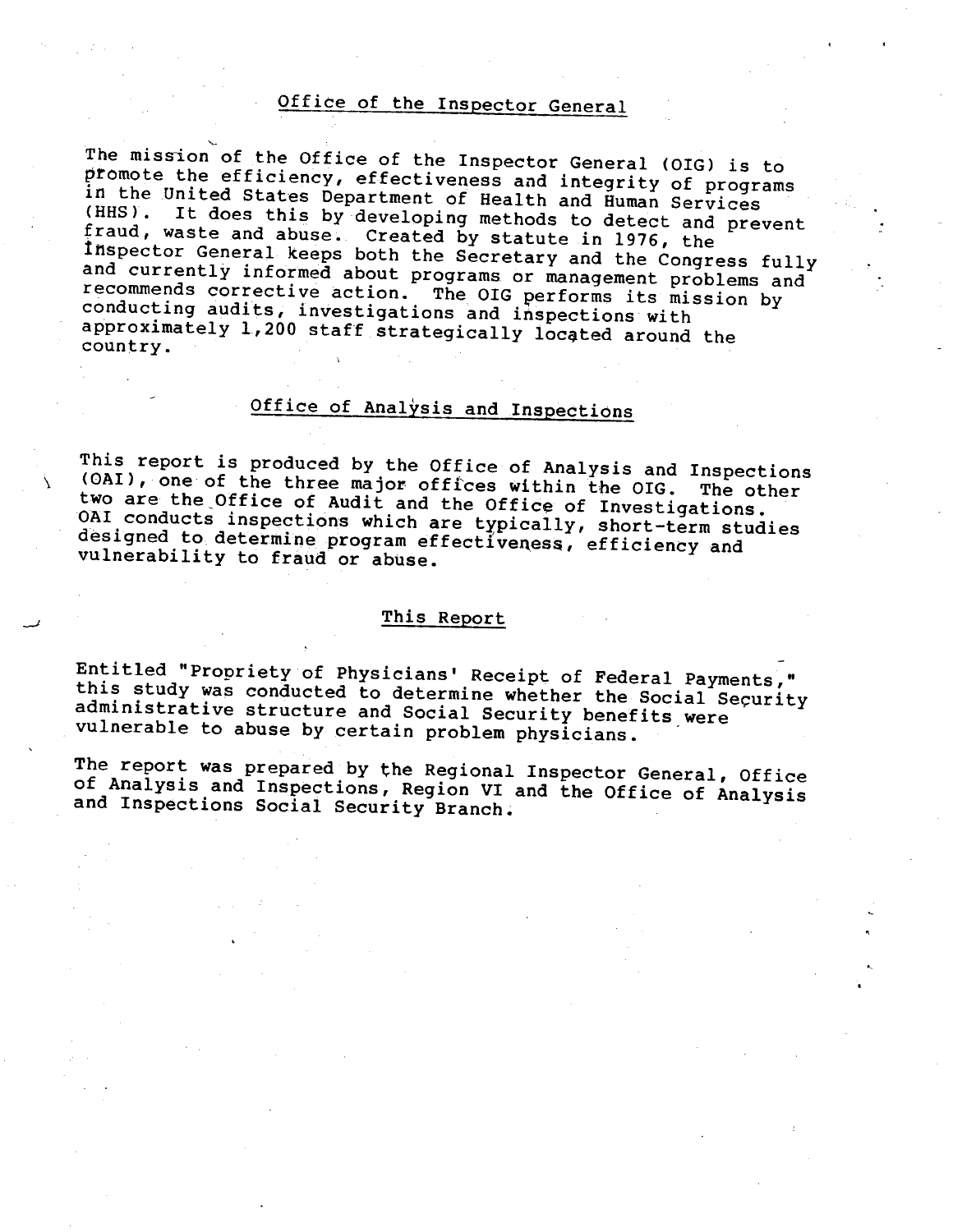## PROPRIETY OF PHYSICIANS'

## RECEIPT OF FEDERAL PAYMENTS

 $\epsilon$ 

RICHARD P. KUSSEROW<br>INSPECTOR GENERAL

RICHARD P. KUSSEROW DATE OF INSPECTION

 $\bar{f}$ 

OAI-06-86-00067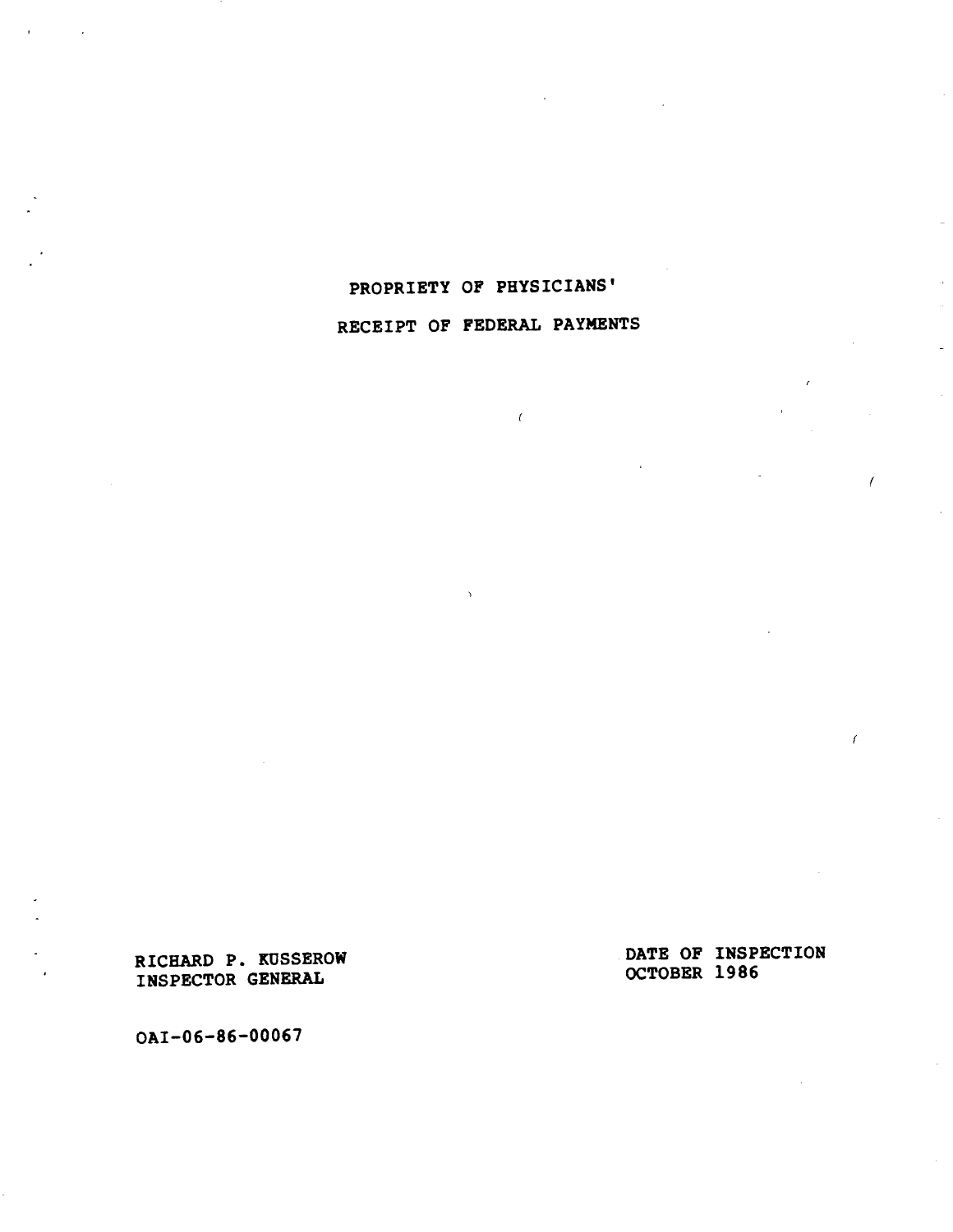#### EXECUTIVE SUMMARY

The Inspector General began this study after discovering a physician barred from the Medicare program had obtained Social Security disability benefits based upon false medical evidence. The purpose of the study was to determine whether the Social Security Administration's (SSA) administrative structure, and Social Security benefits, were vulnerable to fraud or abuse by physicians with known or suspected problems. (These physicians were those barred from the Medicare program, in default on Health and Human Services loans, or identified by the U. S. Postal Service as having suspect medical credentials.) The study was completed by reviewing all active SSA disability cases from the problem physicians, reviewing employment records of the Social Security Administration and State Disability Determination Service (DDS) offices in the region assigned to this study, and by reviewing DDS records to determine if problem physicians were engaged in providing consultative examinations.

We are pleased that our study surfaced no major problems.

- The Social Security Administration is providing State DDS offices information on debarred physicians, and Disability Determination Service offices are using the listings to screen candidates for consultant services. None of the physicians were employed by the Social Security Administration or by the State DDS offices.
- $\bullet$ We did find one physician in loan default and with an indirect role in the Disability Determination Service consultative process. The physician was one of many physicians employed by a clinic providing consultative services.
- $\bullet$ The review of disability files on problem physicians did not surface additional fraud.
- We recommend that the State Disability Determination Service  $\bullet$ offices carefully review medical evidence submitted on behalf of debarred physicians to prevent fraudulent entitlement.

 $\mathbf{i}$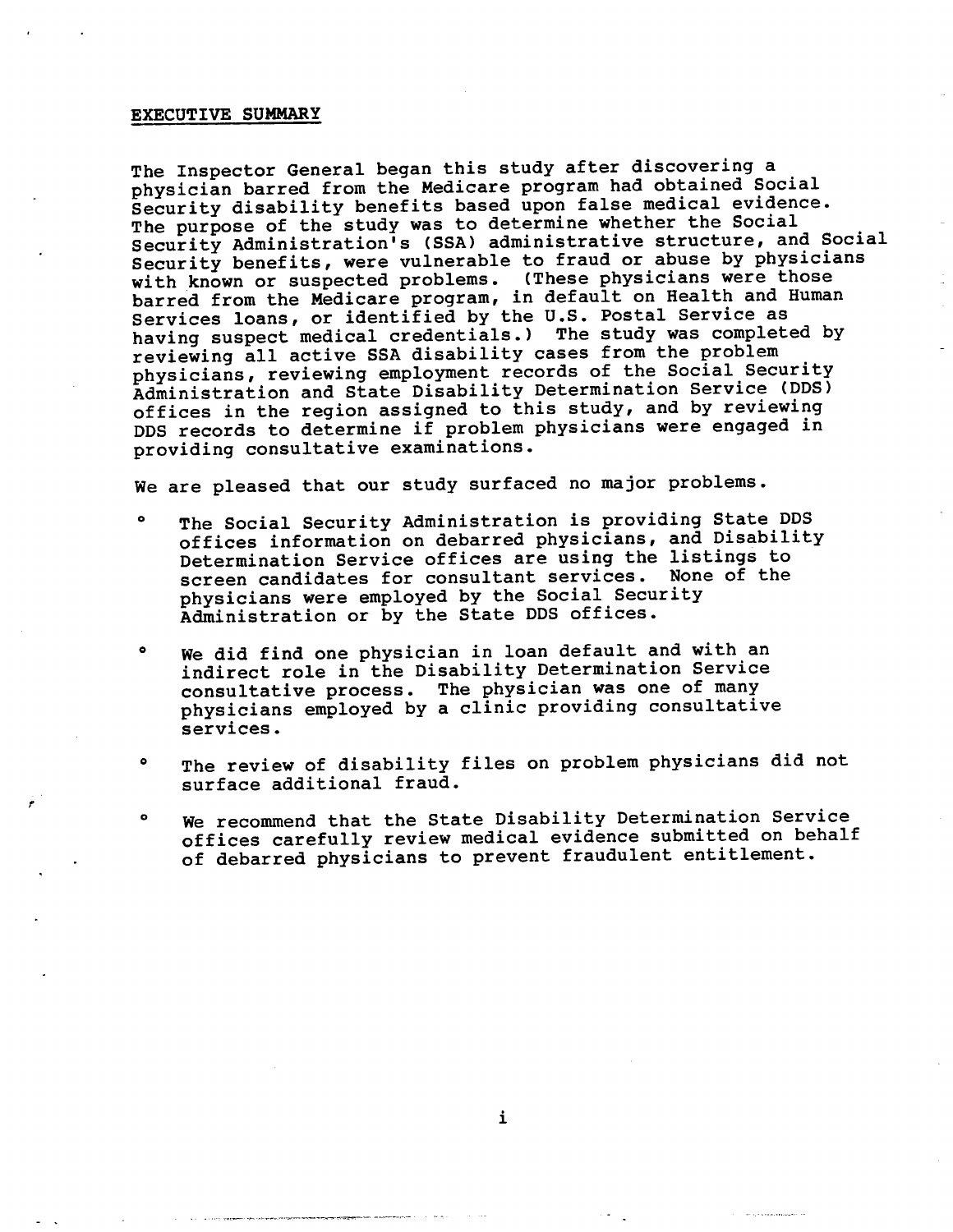## TABLE OF CONTENTS

|                        | <b>PAGE</b>    |
|------------------------|----------------|
| $\cdot$                |                |
| EXECUTIVE SUMMARY      | i              |
| <b>PURPOSE</b>         | 1              |
| <b>BACKGROUND</b>      | 1              |
| METHODOLOGY            | $\overline{2}$ |
| <b>FINDINGS</b>        | $\overline{2}$ |
| CONCLUSION             | 3              |
| <b>RECOMMENDATIONS</b> | $3 - 4$        |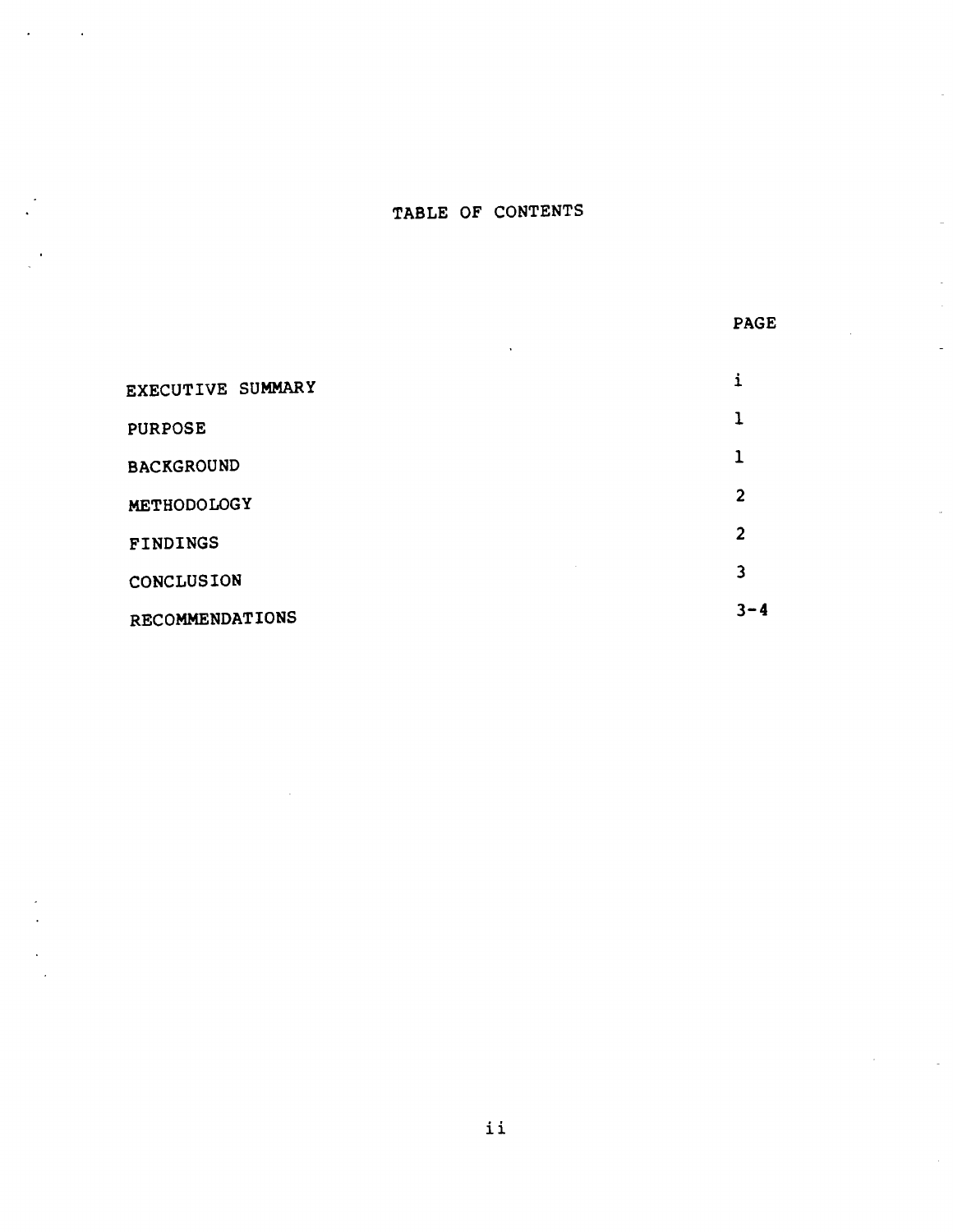## PROPRIETY OF PHYSICIANS' RECEIPT OF FEDERAL PAYMENTS

#### PURPOSE I.

The purpose of this inspection was to determine the vulnerability of Health and Human Services (HHS) programs to physicians who are known abusers of the Medicare or Medicaid programs.

For this inspection, abusers are defined as either:

- physicians debarred for Medicare and or Medicaid violations; or
- individuals identified by the U. S. Postal Service as  $\bullet$ having suspect medical credentials
- $\bullet$ physicians who are in default on loans from the Department.

#### II. BACKGROUND

The Social Security Administration (SSA) relies heavily on preexisting medical evidence and consultative examinations purchased from physicians by the State Disability Determination Service (DDS) in determining a claimant' eligibility for payments as a disabled individual. In one known instance, this determination had been made on the basis of the claimant's submission of falsified medical records attesting to a nonexisting disability. This claimant was a physician who had also been found to have commi tted criminal violations in the Medicare program.

Medical practitioners who engaged in criminal or abusive practices in the Medicare or Medicaid programs may be sanctioned by the Secretary of HHS from future participation in those programs. The Office of Inspector General periodically informs SSA of physicians who have been sanctioned and who should be precluded from serving as a staff or consultant physician for the State DDS. Although not previously explored, this same preclusion could apply to individuals identified by the U. S. Postal Service as having suspect medical credentials as well as to those physicians who have defaulted on education loans from the Department.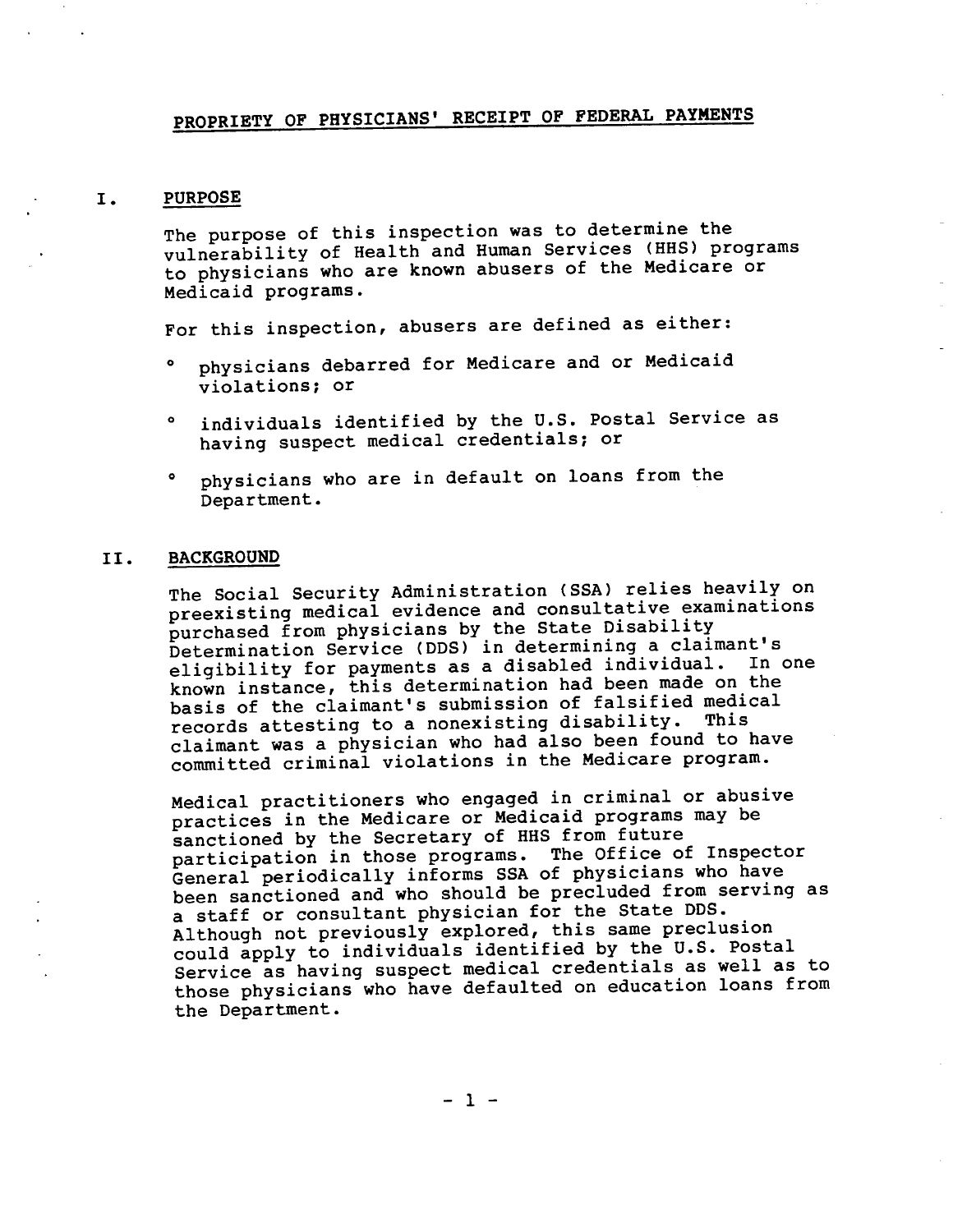#### III. METHODOLOGY

Records of sanctioned physicians through December 1984 and individuals with suspect medical credentials were compared to SSA's Master Beneficiary Record and Supplemental Security Record to identify those receiving payments as disabled individuals. The disability claim folders were then reviewed to identify any with suspect medical evidence. For purposes of this inspection, suspect medical evidence is defined as:

- evidence that originates from a single treating physician that is unsupported by other preexisting or subsequently obtained medical evidence, such as a consultative examination; or
- evidence that is clearly in contradiction with other medical evidence in file.

In a second phase of this inspection, these same records, plus those pertaining to physicians who had defaulted on HHS loans, were compared to DDS records in the five States comprising the Dallas region to determine if any abuser was serving on the staff or as a consultant examiner for the DDS. This latter review was limited to the Dallas region because the State records needed for this review were only available in a paper format requiring a labor intensive manual records check.

#### IV. FINDINGS

This inspection revealed:

A. Abuser Receipt of Disability Payments

Of the 190 debarred physicians, 16 had applied for disability benefits. Six of these were denied and two died shortly after entitlement. Of the remaining eight cases, only the case that led to the initiation of this inspection involved the receipt of payments under fraudulent circumstances. No new cases involving suspect medical evidence were discovered.

Only two of the 165 individuals with suspect medical credentials received disability payments. Neither of these involved suspicious circumstances.

- 2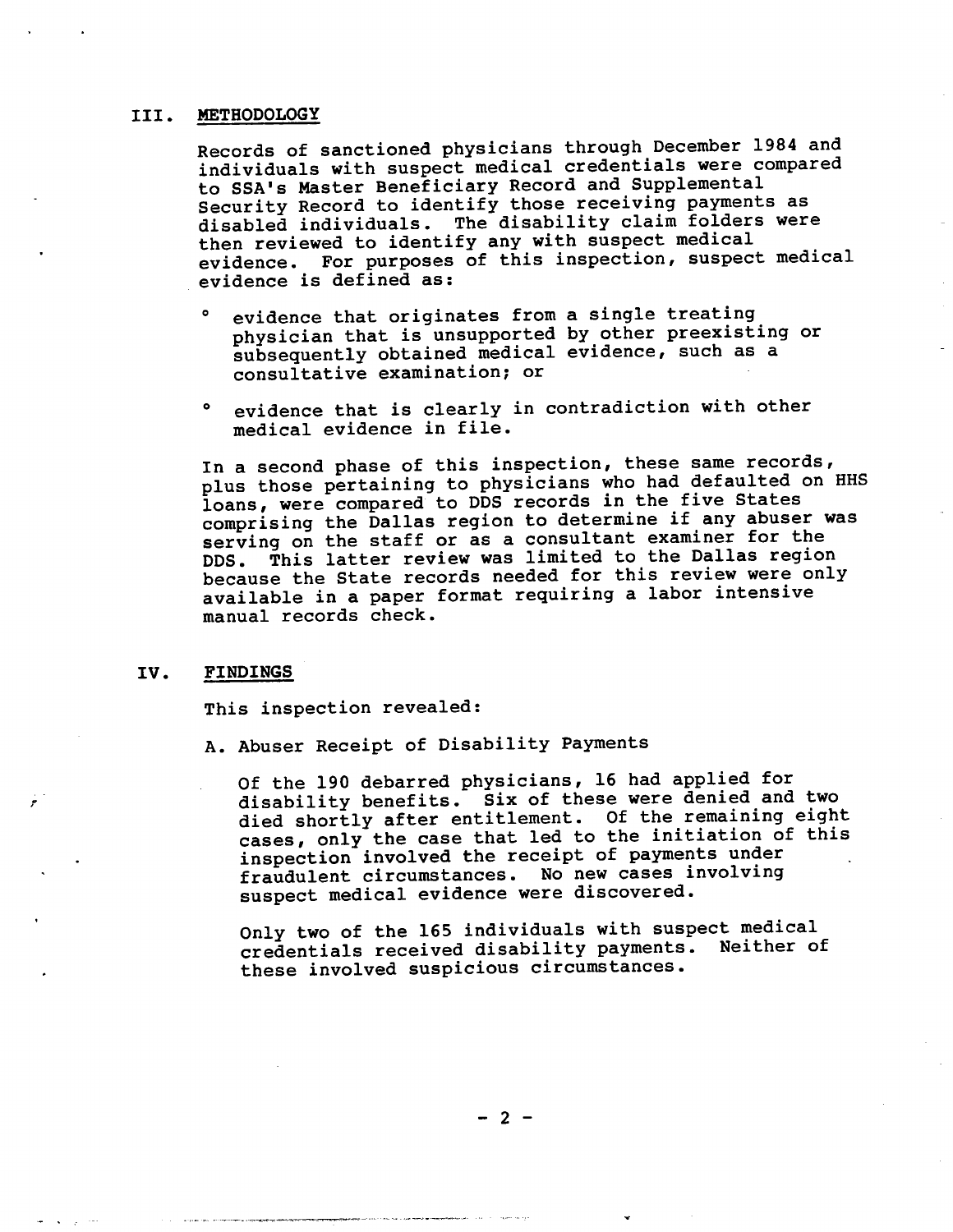B. Abuser Involvement in the Disability Determination Process

The DDS in the five States comprising the Dallas region were free of any significant involvement by the abusers. None of the known abusers were working on the staff of the DDS or as consultative examiners. In only one instance was a physician who had defaulted on an HHS education loan discovered to have a connection with a State DDS. This connection was rather remote, in that the physician was employed by a clinic performing consultant examinations for the Louisiana State DDS.

#### V. CONCLUSION

Based on our review in the Dallas region no additional actions, beyond those currently in place, appear necessary to exclude abusers from the disability determination process. However, since this review was limited to the Dallas region DDS' s, we cannot say with assurance that these results apply nationally.

Although no new cases of fraudulent disability payments were discovered among the 190 debarred physicians, the instant case that led to this inspection demonstrates that the disability determination process is vulnerable to manipulation by unscrupulous physicians. Physicians, by virtue of their knowledge and experience, can readily fabricate convincing evidence of a nonexistent medical condition that will (as in the instant case) satisfy SSA' requirements for a favorable disability determination. Though all medical doctors pose some degree of risk in si tuations where the disability determination is based on a single source of medical evidence, the sanctioned physicians would seem to pose the greatest risk since they have evidenced a diminished credibility through their actions to defraud the Medicare and Medicaid programs.

#### VI. RECOMMENDATIONS

The Commissioner of Social Security should:

A. Remind State Disability Determination Services (DDS) to exclude sanctioned physicians from the disability determination process.

Distributing copies of this report to the DDS's should highlight the need for continued vigilance in excluding the sanctioned physicians from the consultative examination or staff medical consultant positions.